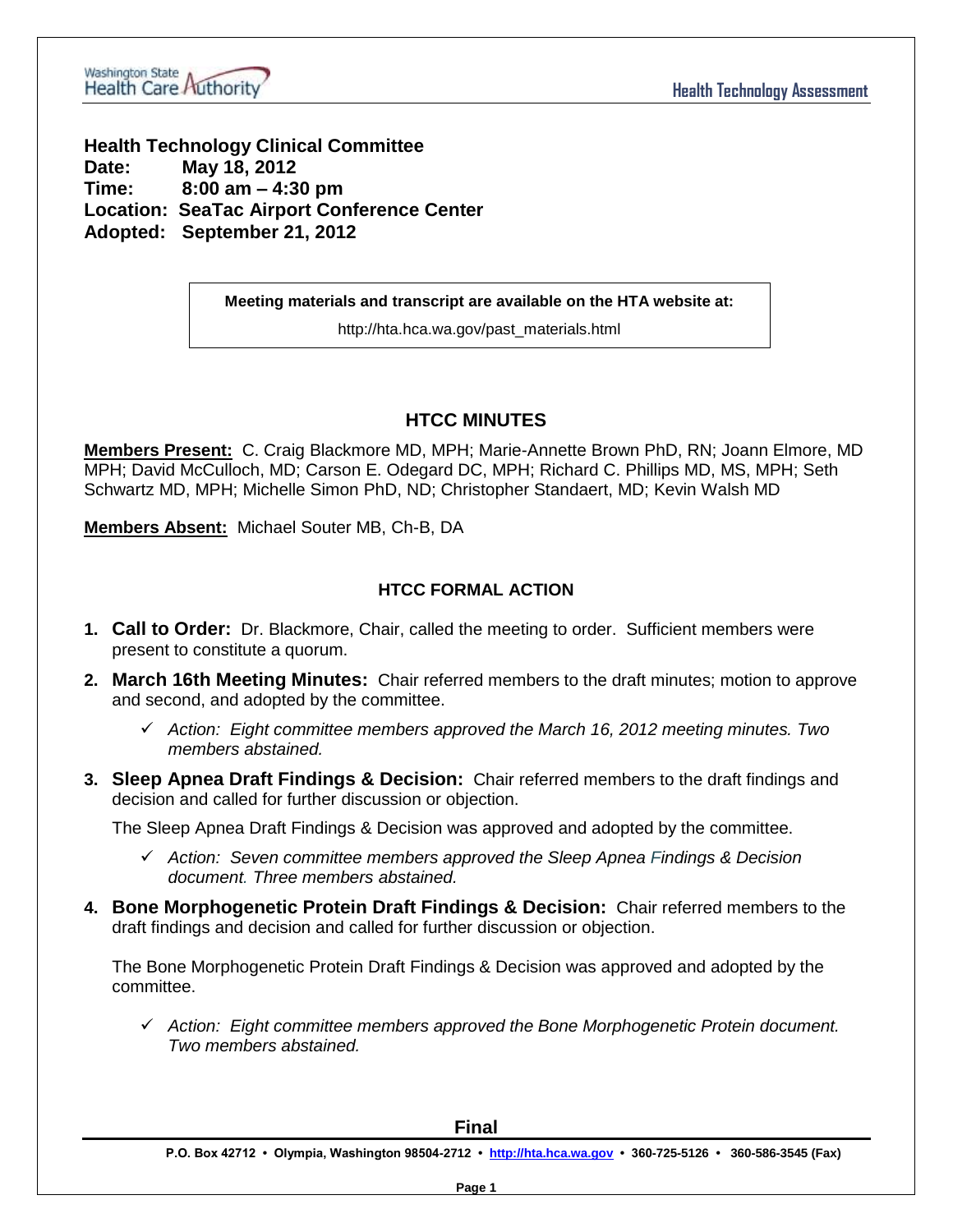# **5. Upper Endoscopy for GERD and GI Symptoms:**

## Scheduled and Open Public Comment :

The Chair called for public comments.

- Scheduled Public Comments: No stakeholders scheduled time for public comments.
- Open Public Comments: No stakeholders presented public comments on the final report.

## Agency Utilization and Outcomes:

Steve Hammond MD, PhD, Chief Medical Officer, Department of Corrections, presented the state agency utilization rates and outcomes for Upper Endoscopy to the committee. The full presentation is published with [May 18 meeting materials.](http://www.hta.hca.wa.gov/past_materials.html)

## Vendor Report and HTCC Q & A:

The Chair introduced the clinical expert, Drew Schembre MD, chief and co-founder of the Swedish Gastroenterology/Swedish Center for Digestive Health.

Robin Liu MD, MPH of the Center for Evidence-based Policy, Oregon Health and Science University, presented the evidence review addressing Upper Endoscopy for GERD and GI Symptoms. The full presentation is published with [May 18 meeting materials.](http://www.hta.hca.wa.gov/past_materials.html)

#### Committee Discussion and Decision

The HTCC reviewed and considered the Upper Endoscopy technology assessment report and information provided by the state agencies. They also heard comments from the evidence reviewer, the clinical expert and agency medical directors. The committee considered all the evidence and gave greatest weight to the evidence it determined, based on objective factors, to be the most valid and reliable.

| <b>HTCC Committee Coverage Determination Vote</b> |             |                                   |                                                   |  |  |
|---------------------------------------------------|-------------|-----------------------------------|---------------------------------------------------|--|--|
|                                                   | Not covered | Covered<br><b>Unconditionally</b> | <b>Covered Under</b><br><b>Certain Conditions</b> |  |  |
| <b>Upper Endoscopy for GERD</b>                   |             |                                   |                                                   |  |  |
| and GI Symptoms                                   |             |                                   |                                                   |  |  |

- *Discussion:* The Chair called for discussion of conditions of coverage for Upper Endoscopy following the majority voting for coverage. The following conditions were discussed and approved by a majority of the clinical committee:
- *Limitations of Coverage:* Upper Endoscopy for GERD and GI Symptoms is a covered benefit when the following conditions are met:
	- o Failure of adequate trial of medical treatment to improve or resolve symptoms (recurrence of symptoms after initial treatment indicates treatment failure).

| <b>Final</b> |                                                                                                             |  |  |  |  |
|--------------|-------------------------------------------------------------------------------------------------------------|--|--|--|--|
|              | P.O. Box 42712 • Olympia, Washington 98504-2712 • http://hta.hca.wa.gov • 360-725-5126 • 360-586-3545 (Fax) |  |  |  |  |
|              | Page 2                                                                                                      |  |  |  |  |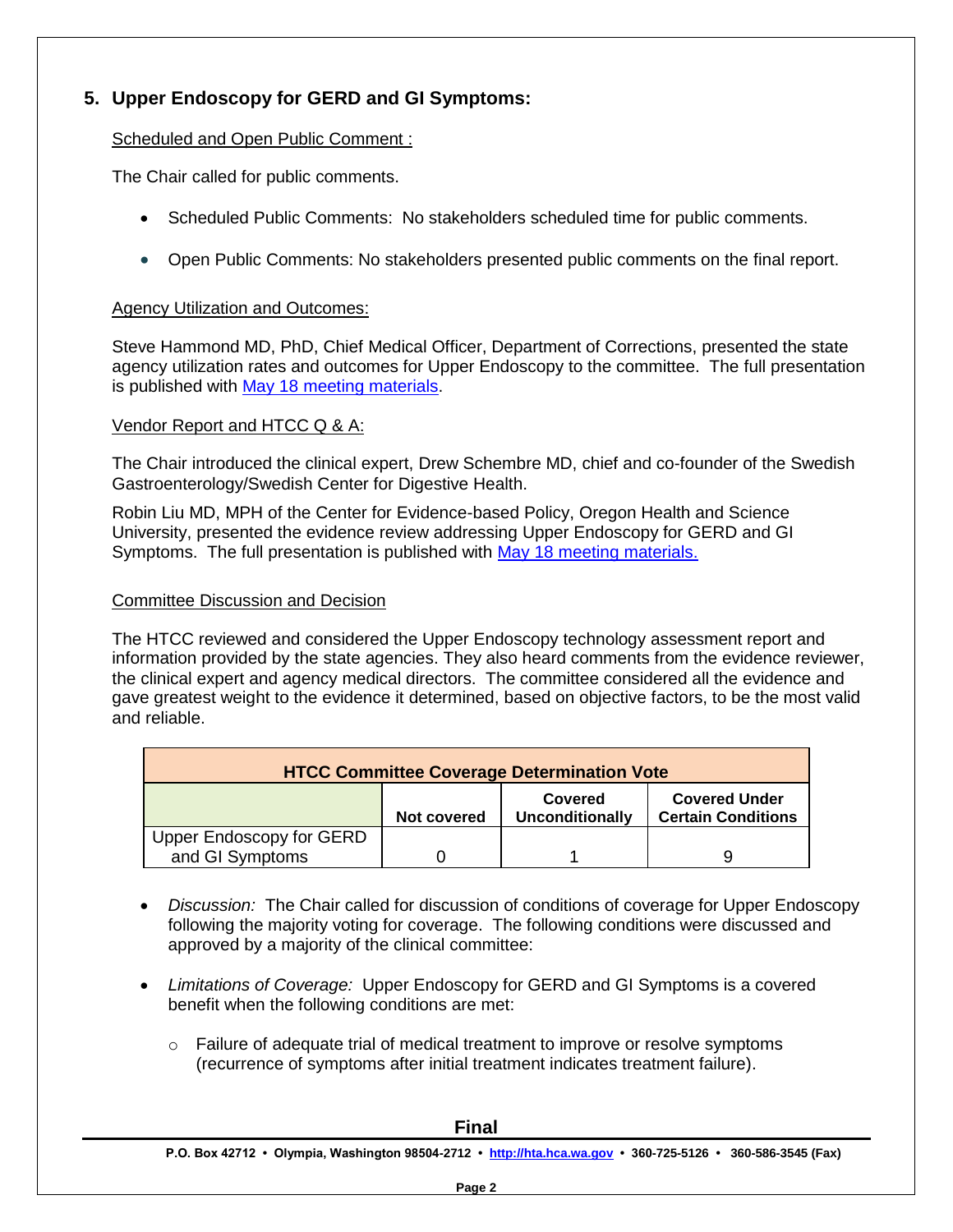o Presence of alarm symptoms

The committee reviewed the existing Medicare national coverage decision. The Chair noted the decision was not dated and that committee did not agree with it and that the Committee had completed a comprehensive review of the evidence.

# **6. Robotic Assisted Surgery (RAS):**

#### Scheduled and Open Public Comment:

The Chair called for public comments.

- Scheduled Public Comments: Eight stakeholders scheduled time for public comments.
	- $\circ$  Kathryn Barry MPH, MSN, RN Health Policy Consultant for Intuitive Surgical.
	- $\circ$  Mark Shellmyer MD, provided information for Douglas Sutherland MD, who was unable to attend the HTCC meeting.
	- o Chirag Shah MD, MPH Clinical Assistant Professor, University of Washington Medical Center.
	- o James Porter MD, Director, Robotic Surgery, Swedish Medical Center.
	- o Myriam Curet MD, FACS Chief Medical Adviser for Intuitive Surgical.
	- $\circ$  John Lenihan Jr. MD, Medical Director of Robotics and Minimally Invasive Surgery, Multicare Health Systems.
	- o Ray Jarris Jr. MD.
	- o Leland Siwek MD, Northwest Heart & Lung Surgical Associates, Providence Sacred Heart Medical Center & Children's Hospital.
- Open Public Comments: Two individuals provided comments during the open portion of the public comment period.
	- o Eric Lehr MD, PhD, FRCSC Cardiac Surgery, Swedish Medical Center.
	- o Katherine Williams, Multicare.
	- o Mary Rance.

#### Agency Utilization and Outcomes:

Kerilyn Nobuhara MD, MHA, Health Care Authority, presented to the committee state agency utilization and outcome data for RAS. The agency presentation is published with the [May 18](http://www.hta.hca.wa.gov/past_materials.html)  [meeting materials.](http://www.hta.hca.wa.gov/past_materials.html)

## Vendor Report and HTCC Q & A:

The Chair introduced clinical expert, James La Rochelle MD, Assistant Professor, Department of Surgery, Division of Urology, Oregon Health and Sciences University.